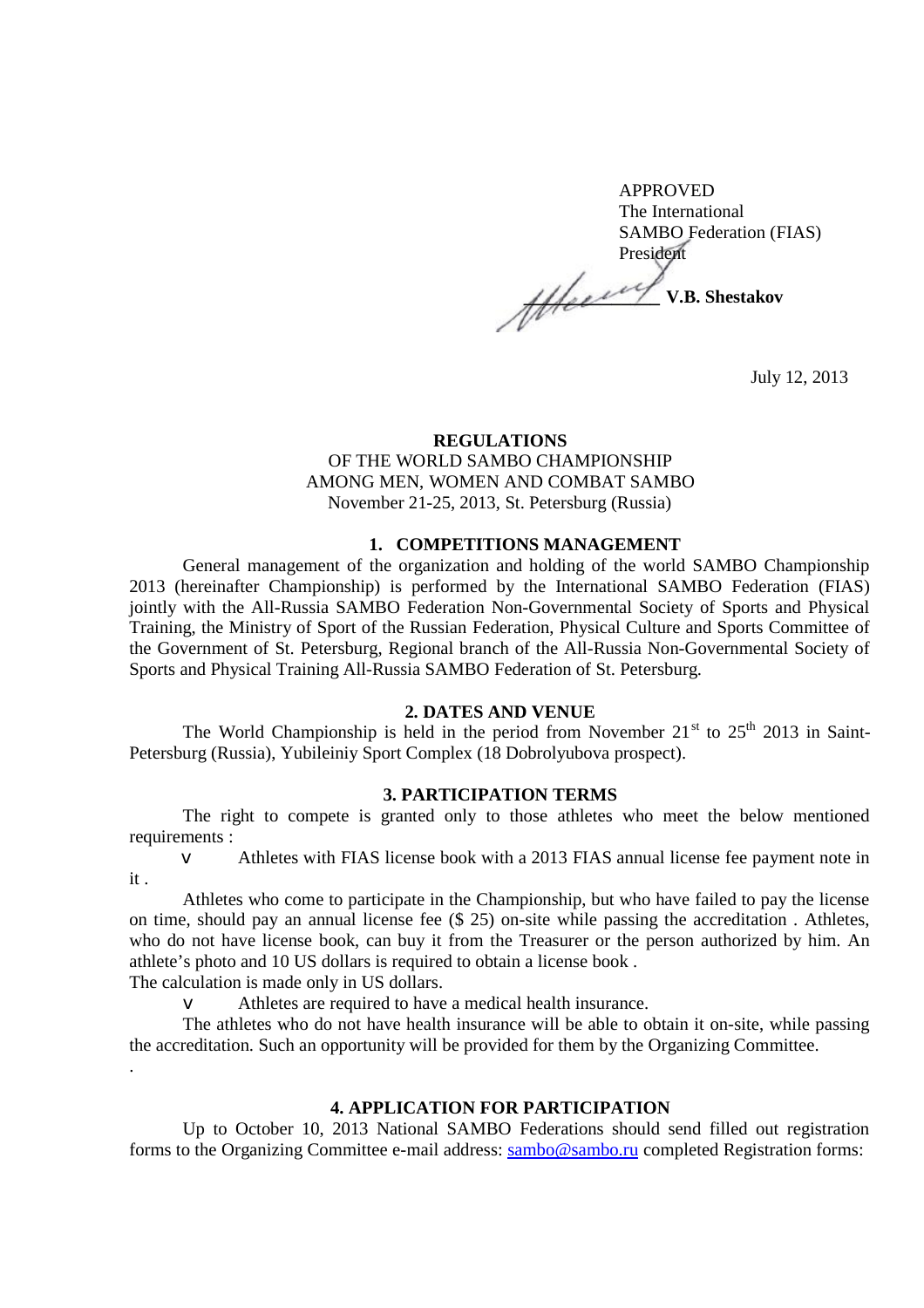Annex No.1 - Preliminary application;

Annex No.2 - Form for visa processing, information on arrival and departure.

The number of the members of the delegation from the NSF at the world SAMBO Championship 2013:

1. Head - 1;

2. Coach - 3;

3. Referee- 1;

4. Doctor - 2;

5. Sport SAMBO women - 9;

6. Sport SAMBO men - 9;

7. Combat SAMBO men - 9.

## **5. TECHNICAL TERMS**

The competitions are held in accordance with the International SAMBO competition rules and International SAMBO Federation (FIAS) Regulations on preparing and holding of international competitions.

Weight categories:

• men: 52, 57, 62, 68, 74, 82, 90, 100, +100kg;

• women: 48, 52, 56, 60, 64, 68, 72, 80, +80kg;

• combat SAMBO: 52, 57, 62, 68, 74, 82, 90, 100, +100kg.

The Organizing Committee guarantees first aid assistance to all Championship participants (if required).

Individual championship is held according to the Olympic system with consolation from the finalists. Athletes-winners will be awarded medals and diplomas.

Team places are determined depending on the individual results of its participants. Team winners will be awarded cups.

Referees are allowed to judge competitions due to the distribution of the FIAS chief panel of referees possessing international category and FIAS license for 2013.

#### **6. DOPING TESTS**

The representatives of RUSADA Anti-Doping Agency conduct the random (optional) doping tests among athletes-participants. Athletes to be tested shall be determined after the final matches.

Further processing and handling with the results of doping tests will be carried out in strict accordance with FIAS Anti-Doping regulations and WADA Anti-Doping code.

### **7. FINANCIAL CONDITIONS**

Each participant of the Championship shall fulfill the financial obligations to the Organizing Committee upon arrival in Saint-Petersburg.

Contribution rate for accommodation and meals is 100 USD per 1 day per person. The Pribaltiyskaya Hotel (14 Korablestroiteley St.,) will provided for participants. Athletes' accommodation and meals is funded by FIAS.

The cost of back-to-back transfer from the airport (railway station) St. Petersburg to the official hotel of the Championship is 20 USD per person.

In case of own accommodation in the hotel other than selected by the Organizing Committee, each member shall pay to the Organizing Committee a fee for accreditation at the Championship equal to 150 USD per person, that covers organizational expenses. Wherewithal, the payment for back-toback transfer from the airport (or railway station) Saint-Petersburg to the hotel, is made separately.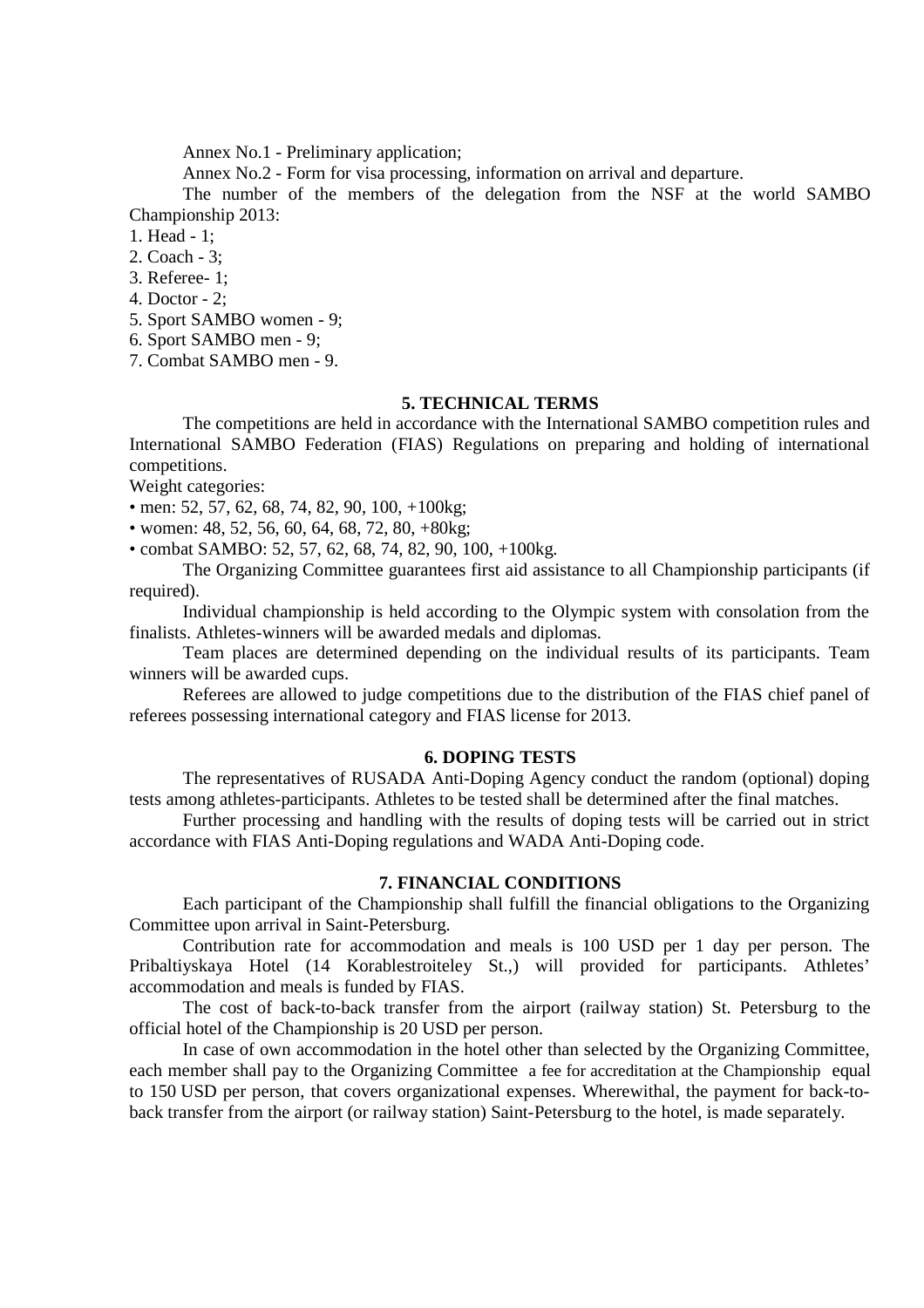The Organizing Committee shall cover accommodation, meals and back-to-back transfers from the airport (railway station) Saint-Petersburg to the hotel and transfer in competitions days for the FIAS President, FIAS General Secretary, FIAS President of the Jury, Chief Treasurer, Chief Referee and Chief Secretary of the Championship.

FIAS shall pay for the Chief Treasurer, the President of the Jury, Chief Referee and Chief Secretary of the Championship work in the amount of 100 USD per each day of the Championship, including arrival and departure days. Payment for referees' work is made in the amount of 50 USD per each day of the event.

FIAS shall also provide accommodation and meals for referees.

#### **8. ACCREDITATION**

All participants shall be accredited for participation. Accrediting will be held at the Pribaltiyskaya Hotel (14 Korablestroiteley St.).

During the procedure of accrediting the teams representatives shall submit to the Organizing Committee the national flags (3 pieces) and the phonograms with the State Anthem (CD and minidisk).

For getting accreditation mass media representatives should first complete the appropriate form in the section "Media centre" – "Accreditation" at the FIAS official website http://sambofias.org/accreditation specifying in the "Comments" section competition title – "The World SAMBO Championship - 2013". The form should be completed no later than and including the  $10<sup>th</sup>$  of October 2013.

## **9. VISA SUPPORT**

All the Championship participants will be provided with visa support necessary to obtain visa in the consular offices of the Russian Federation.

#### **10. MARKETING AND ADVERTISING**

The Organizing Committee guarantees the observance of sponsorship rights for FIAS partners and sponsors, covered by the relevant contracts, concluded before the  $12<sup>th</sup>$  of July, 2013.

## **11. CONTACTS**

Organizing Committee: Russia, Moscow, 8 Luzhnetskaya Naberezhnaya . Phone: +7 (499) 725-46-83 Faxes: +7 (495)725-46-83, +7 (499) 557-04-46 E-mail: [sambo@sambo.ru](mailto:sambo@sambo.ru)

197022, Russia, St. Petersburg, Kamennoostrovsky Ave, 68, Office 302 +7(812)346-44-34 E-mail: [sambospb@mail.ru](mailto:sambospb@mail.ru) <http://www.sambo-federation.spb.ru/>